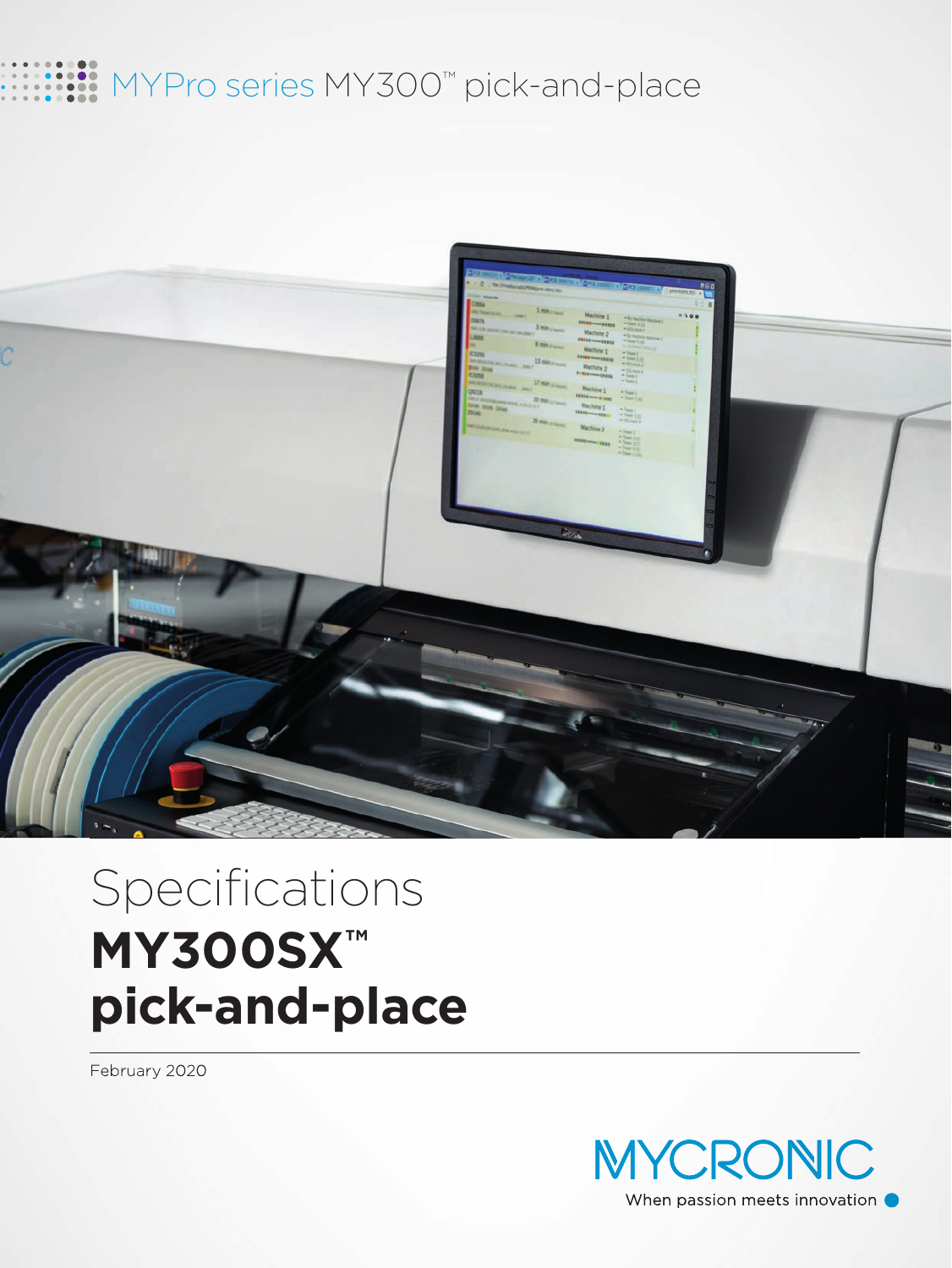#### PLACEMENT SPEED AND ACCURACY SYSTEM FEATURES

#### **PLACEMENT SPEED AND ACCURACY – MY300SX-11/15**

| Rated speed (1)                                                          | 24 000 CPH                                             |
|--------------------------------------------------------------------------|--------------------------------------------------------|
| IPC 9850 chip net throughput $(2,3)$                                     | 20 000 CPH                                             |
| IPC 9850 chip tact time (3)                                              | 0.163 s                                                |
| IPC 9850 chip repeatability $3\sigma$ (X, Y, Theta) $(3)$                | 30 µm, $1.8^{\circ}$ (6)<br>$45 \mu m$ , $1.8^\circ$   |
| IPC 9850 chip accuracy $\omega$ Cpk = 1.33 (X, Y, Theta) <sup>(5)</sup>  | 50 µm, $2.6^{\circ}$ (6)<br>75 $\mu$ m, 2.6 $^{\circ}$ |
| IPC 9850 fine pitch repeatability $3\sigma$ (X, Y, Theta) <sup>(4)</sup> | $21 \mu m$ , 0.05°                                     |
| IPC 9850 fine pitch accuracy $@$ Cpk = 1.33 (X, Y, Theta) $(4, 5)$       | 35 µm, 0.09°                                           |

| <b>SYSTEM FEATURES MY300SX</b>                   |
|--------------------------------------------------|
| On-the-fly mount order optimization              |
| Vision autoteach with snap-to-grid               |
| Automatic illumination settings                  |
| Intelligent feeder concept - Agilis              |
| Automatic feeder and component recognition       |
| On-the-fly feeder loading                        |
| Dynamic feeder positions                         |
| Automatic board stretch compensation             |
| Automatic conveyor width adjustment              |
| Intelligent surface impact control               |
| Tool collision avoidance                         |
| Multi-user, multi-tasking system software        |
| Open software interfaces for factory integration |
| SQL database engine                              |
| Programmable light settings fiducial camera      |

The above specification achieved with a machine configuration including high precision mounthead (Midas), high speed mounthead (HYDRA Z8), line scan vision system (LVS), inline conveyor T460 and 15 mm component max height.

The IPC 9850 net throughput and accuracy numbers are obtained simultaneously, with the same machine settings. The rated speed value is obtained under conditions optimized for speed.

(1) Depending on component and application.<br>
(2) According to IPC 9850. Net throughput = (no of parts x 3600) / (board build time + board transfer time).<br>
(3) According to IPC 9850 0402C verification panel.<br>
(4) According

#### BOARD HANDLING

#### FEEDER CAPACITY

| <b>FEEDER CAPACITY 8 MM TAPE</b> |      |      |  |
|----------------------------------|------|------|--|
|                                  | T460 | T640 |  |
| MY300SX-11                       | 128  | 112  |  |
| MY300SX-15                       | 192  | 176  |  |

#### **HIGH SPEED MOUNTHEAD – HYDRA Z8**

| Component range         | Chip (from 01005), SO28, SOT223, SOJ20, PLCC32, MELF,<br>SOD. TSOP                                           |
|-------------------------|--------------------------------------------------------------------------------------------------------------|
| Component specification | Min: 0.4 x 0.2 mm (0.016" x 0.008") (01005)<br>  Max: 18.6 x 18.6 x 5.60 mm (0.73" x 0.73" x 0.22") (PLCC44) |

#### COMPONENT RANGE

| <b>HIGH PRECISION MOUNTHEAD - MIDAS</b> |
|-----------------------------------------|
|-----------------------------------------|

| Component range         | Chip (from 03015), SOIC, PLCC, TSOP, QFP, BGA, flip chip, odd-<br>shape, surface-mount connectors, through-hole components,<br>CSP, CCGA, DPAK, Alcap, Tantalum |
|-------------------------|-----------------------------------------------------------------------------------------------------------------------------------------------------------------|
| Component specification | Min: 0.3 x 0.15 (0.012" x 0.006") (03015)<br>Max: 140 x 73 x 15 mm (5.51" x 2.87" x 0.59") (1) (3)<br>Max: component weight: 140 g (2)                          |

(1) With 4K vision. Max component size with 2K vision: 140 x 56 x 15 mm (5.51" x 2.20" x 0.59"). Customized tall component capability 22 mm (0.86") available.<br>(2) Depending on mounthead, mount tool, package, and producti

| <b>ELECTRICAL VERIFIER (OPTIONAL)</b> |                                                                                                                                                                                                                |
|---------------------------------------|----------------------------------------------------------------------------------------------------------------------------------------------------------------------------------------------------------------|
| Component range                       | Resistor, capacitor, unipolar capacitor, diode (forward voltage,<br>reverse current), Zener diode (voltage drop), transistor (current<br>$\frac{1}{2}$ gain). Smallest chip size 1.0 x 0.5 mm (0.04" x 0.02"). |

| <b>LINESCAN VISION SYSTEM - 2K RESOLUTION</b> |                        |                     |                       |
|-----------------------------------------------|------------------------|---------------------|-----------------------|
| <b>COMPONENT TYPE</b>                         | <b>FIELD OF VIEW</b>   | <b>MIN PITCH</b>    | <b>MIN LEAD WIDTH</b> |
| Leaded components                             | $63 \text{ mm} (2.5")$ | $0.20$ mm $(8$ mil) | 0.10 mm (4 mil)       |
| Bumped components                             | $63 \text{ mm} (2.5")$ | 0.25 mm (10 mil)    | $0.13$ mm $(5$ mil)   |

| <b>LINESCAN VISION SYSTEM - 4K RESOLUTION</b> |                        |                     |                             |
|-----------------------------------------------|------------------------|---------------------|-----------------------------|
| <b>COMPONENT TYPE</b>                         | <b>FIELD OF VIEW</b>   | <b>MIN PITCH</b>    | <b>MIN LEAD WIDTH</b>       |
| Leaded components                             | $80 \text{ mm} (3.1")$ | $0.10$ mm $(4$ mil) | $0.05$ mm $(2 \text{ mil})$ |
| Bumped components                             | $80 \text{ mm} (3.1")$ | $0.15$ mm (6 mil)   | $0.08$ mm $(3$ mil)         |

### VISION CAPABILITY

| <b>INLINE CONVEYOR</b>                     |                                                                                                                       |                                    |
|--------------------------------------------|-----------------------------------------------------------------------------------------------------------------------|------------------------------------|
|                                            | T460                                                                                                                  | T640                               |
| Maximum board size                         | 460 x 510 mm<br>$(18" \times 20")$                                                                                    | 640 x 510 mm<br>$(25" \times 20")$ |
| Minimum board size <sup>(1)</sup>          | 70 x 50 mm<br>$(2.7" \times 2")$                                                                                      | 70 x 50 mm<br>$(2.7" \times 2")$   |
| Board thickness range                      | $0.4 - 6.0$ mm<br>$(0.016 - 0.24)$                                                                                    | $0.4 - 6.0$ mm<br>$(0.016 - 0.24)$ |
| Board edge clearance top                   | 3.2 mm (0.13")                                                                                                        | 3.2 mm (0.13")                     |
| Board edge clearance bottom <sup>(2)</sup> | 3.2 mm (0.13")                                                                                                        | $3.2$ mm $(0.13")$                 |
| Top side clearance $(max)^{(3)}$           | 15 mm (0.59")                                                                                                         | 15 mm (0.59")                      |
| Bottom side clearance (max) <sup>(4)</sup> | 32 mm (1.25")                                                                                                         | 32 mm (1.25")                      |
| Maximum board weight                       | 4 kg (8.8 lbs)                                                                                                        | 4 kg (8.8 lbs)                     |
| Board transfer height                      | Conforms to SMEMA standard for<br>board transfer height.<br>Height adjustable from 880 to 975 mm<br>(34.6" to 38.4"). |                                    |
| Operation mode                             | Inline, manual, inline odd-board,<br>left-to-right/right-to-left.                                                     |                                    |

(1) Board train specification: 90 x 50 mm (3.5" x 2") board size, 1.6 mm (0.06") min thickness. Max warpage 1 mm (0.04").<br>(2) Edge clearance 5.5 mm (0.22") if component taller than 6 mm (0.24"). 14.3 mm (0.56") if taller t